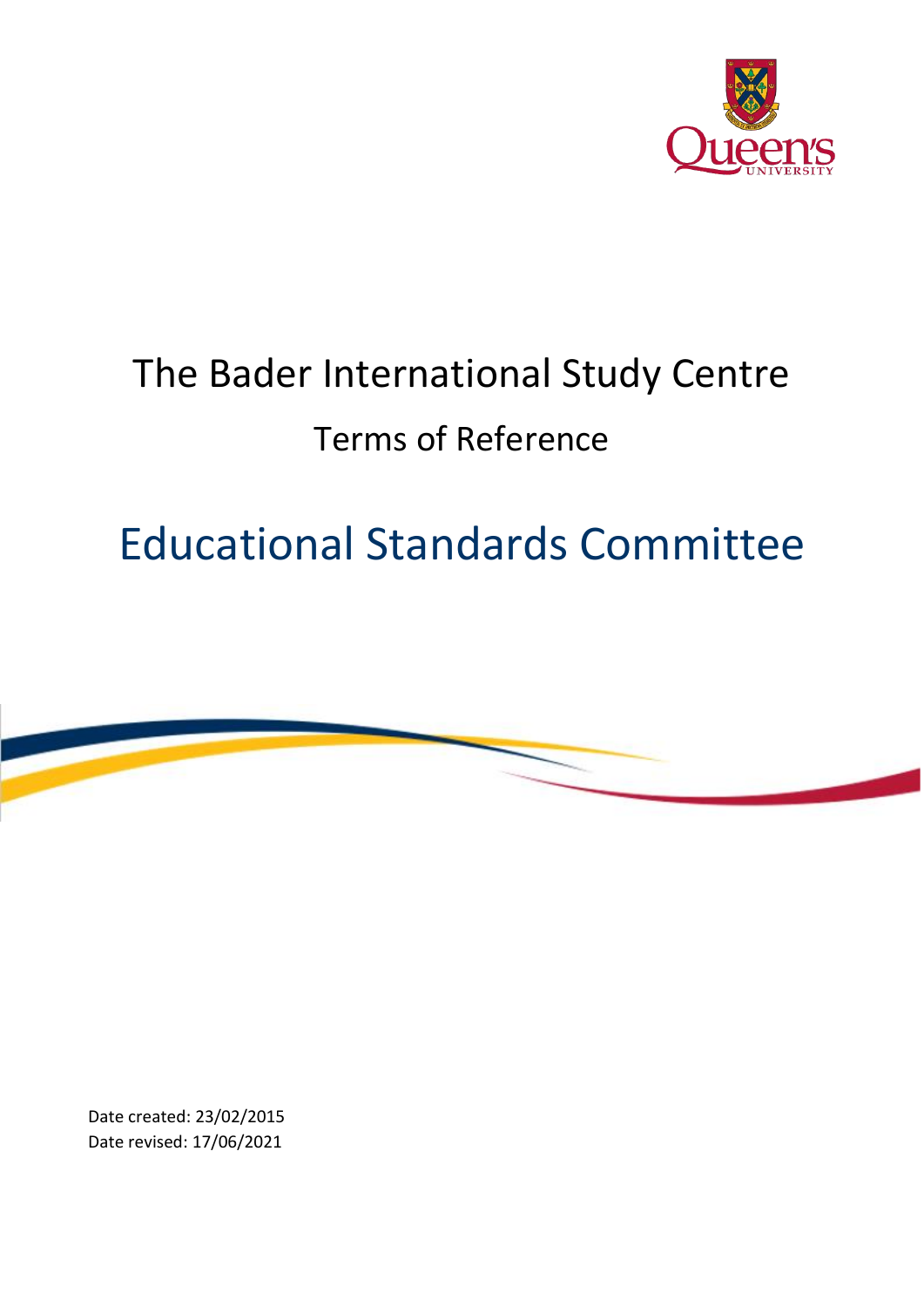| Name:                                     | <b>Educational Standards Committee</b>                                                                                                                                                                                                                                                                                                                                                                                                                                                                                                                                                                                                                                                                                                                                                                                                                                                                                                                                                                                                                                                                                                                                                                                                                                                                                                                            |  |
|-------------------------------------------|-------------------------------------------------------------------------------------------------------------------------------------------------------------------------------------------------------------------------------------------------------------------------------------------------------------------------------------------------------------------------------------------------------------------------------------------------------------------------------------------------------------------------------------------------------------------------------------------------------------------------------------------------------------------------------------------------------------------------------------------------------------------------------------------------------------------------------------------------------------------------------------------------------------------------------------------------------------------------------------------------------------------------------------------------------------------------------------------------------------------------------------------------------------------------------------------------------------------------------------------------------------------------------------------------------------------------------------------------------------------|--|
| Contact:                                  | Deputy Academic Director                                                                                                                                                                                                                                                                                                                                                                                                                                                                                                                                                                                                                                                                                                                                                                                                                                                                                                                                                                                                                                                                                                                                                                                                                                                                                                                                          |  |
| <b>Background:</b>                        | The "BISC Curriculum Committee" was formed in 2011 to provide curricular<br>oversight of the courses and field schools offered at the BISC. After achieving the<br>first objective of standardising the presentation of course information (in syllabi<br>and on the virtual learning environment, onQ), the Committee took on many<br>tasks outside its initial remit and articulated its first Terms of Reference in 2015.<br>Since then, the Committee has engaged in continuing quality assurance, going<br>beyond the mandated review of course syllabi and taking on an increasingly<br>advisory role relating to pedagogical practice, professional development, course<br>alignment with main campus variants, support of new instructors, and many<br>other initiatives designed to promote academic excellence. In 2021, it was agreed<br>that the Committee had by now far exceeded its original objectives and that its<br>operations should be formalised within new Terms of Reference. Prompted by a<br>more effective working relationship with the Faculty of Arts and Sciences<br>Curriculum Committees on the Queen's main campus, the BISC Committee<br>determined to change its name to "BISC Educational Standards Committee" as<br>this prevents confusion and better represents the objectives of this committee.                         |  |
| <b>Objectives</b><br>and<br><b>Remit:</b> | To assure academic excellence across all BISC offerings, by:<br>$\bullet$<br>developing a digital syllabus that is seamlessly integrated within the<br>$\circ$<br>virtual learning environment, onQ;<br>reviewing course information and content via a transparent cyclical<br>O<br>peer-review process (as a guideline, each course will be reviewed<br>every three (3) years or when a significant change or event triggers a<br>review);<br>overseeing alignment of BISC course variants with their main campus<br>$\circ$<br>counterparts (including liaising with main campus departments as<br>required);<br>staying at the forefront of pedagogical and educational technology<br>O<br>innovation and using that knowledge to support instructors to<br>enhance their course content and delivery.<br>To assure adherence to Queen's University academic regulations and policies<br>across all student-facing academic areas, by:<br>keeping up to date with Queen's University academic regulations<br>O<br>and policies and ensuring BISC courses are compliant with them;<br>communicating amendments of the academic regulations or policies<br>$\circ$<br>and offering training and practical support to instructors.<br>To support curriculum enhancement projects, such as:<br>collaborating with the Experiential Learning Department;<br>$\circ$ |  |

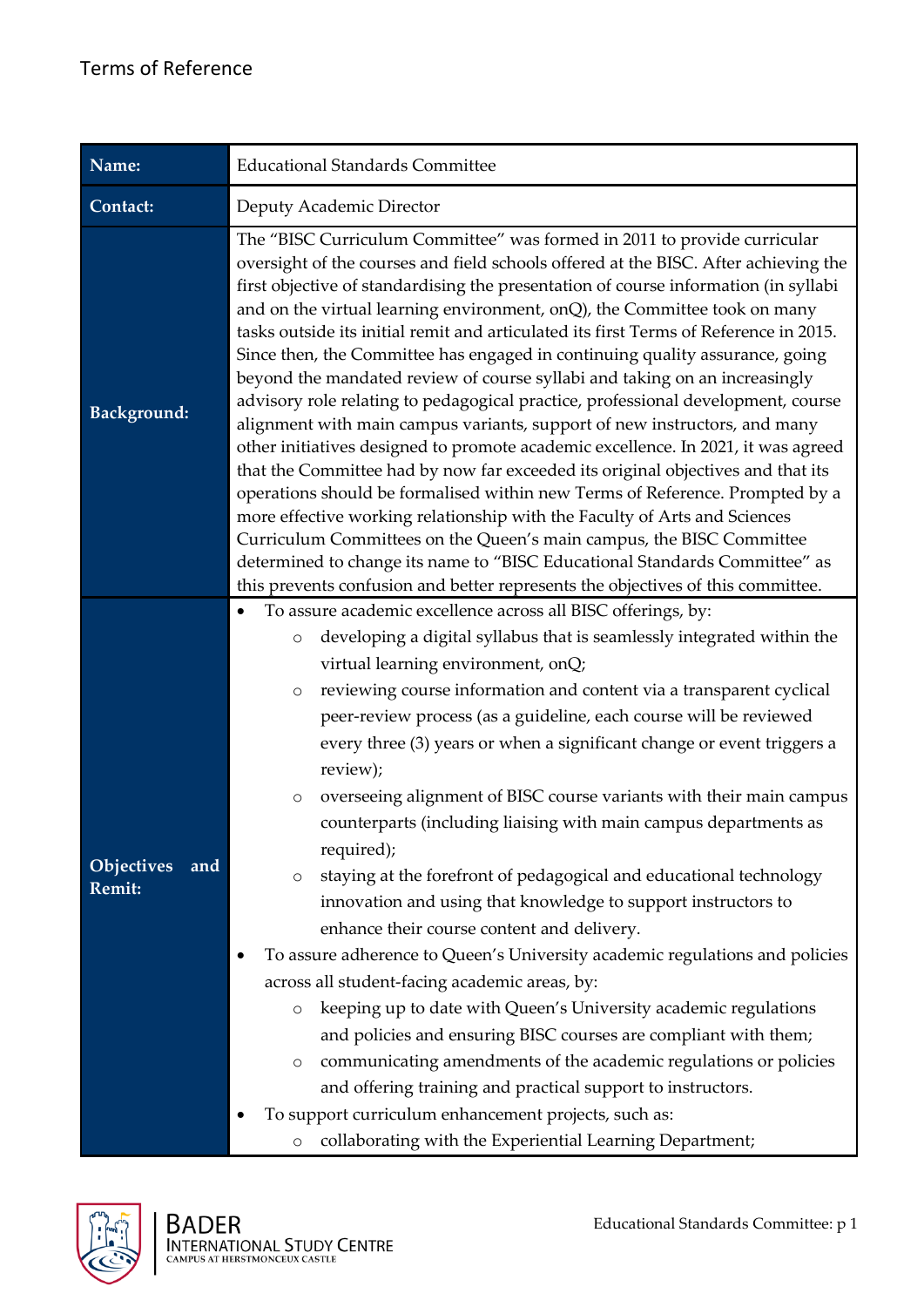

|                | driving strategic priorities such as decolonising the curriculum and<br>$\circ$                                                                            |
|----------------|------------------------------------------------------------------------------------------------------------------------------------------------------------|
|                | supporting the integration of the UN SDGs into curricular activities                                                                                       |
|                | where possible;                                                                                                                                            |
|                | supporting Student Services initiatives that are relevant to student<br>$\circ$                                                                            |
|                | academic success, such as the BISC Skills Award (BSA) and study                                                                                            |
|                | skills workshops.                                                                                                                                          |
|                | To encourage all instructors to remain actively engaged with the quality<br>٠                                                                              |
|                | enhancement process, by:                                                                                                                                   |
|                | creating a two-way dialogue about pedagogy and course<br>$\circ$                                                                                           |
|                | development and ensuring accessible opportunities for discussion;                                                                                          |
|                | disseminating information about professional development<br>$\circ$                                                                                        |
|                | opportunities organised by the BISC, by Queen's Centre for Teaching                                                                                        |
|                | and Learning, or external partners;                                                                                                                        |
|                | organising "syllabus drop-in sessions" to pre-empt any issues that<br>$\circ$                                                                              |
|                | may occur during the preparation required for a new term;                                                                                                  |
|                | offering a one-to-one support structure so that all instructors have a<br>$\circ$                                                                          |
|                | contact person within the Committee.                                                                                                                       |
|                | General: Decisions are made by the full Committee in meetings which will take                                                                              |
|                | place no less than four times per academic year, which is at quorum with four<br>members present. In cases of disagreement a vote will take place, and the |
|                | majority opinion will be final. In case of a no-majority outcome the Chair's                                                                               |
|                | decision will be final. If the Chair is unable or unfit to lead, the Committee                                                                             |
|                | membership will report the situation to the Academic Director.                                                                                             |
|                | Cyclical review: Committee members individually review a selection of syllabi                                                                              |
|                | every term. The outcome of this review is discussed at a full committee meeting                                                                            |
| Communication: | at which point decisions about responding to instructors are made. If, over time,                                                                          |
|                | a syllabus repeatedly falls short of the expected standard, or where Committee-                                                                            |
|                | requested changes are, the individual case will be referred to the Academic<br>Director as the line manager of instructors.                                |
|                |                                                                                                                                                            |
|                | Complaints procedure: If an instructor is dissatisfied with the actions or                                                                                 |
|                | recommendations of the Educational Standards Committee, and the issues<br>raised cannot be resolved through a dialogue, they should in the first instance  |
|                | request a private meeting with the Chair of the Committee. If a resolution cannot                                                                          |
|                |                                                                                                                                                            |

**Amendment Dates:** *23/02/2015; 17/06/2021;*